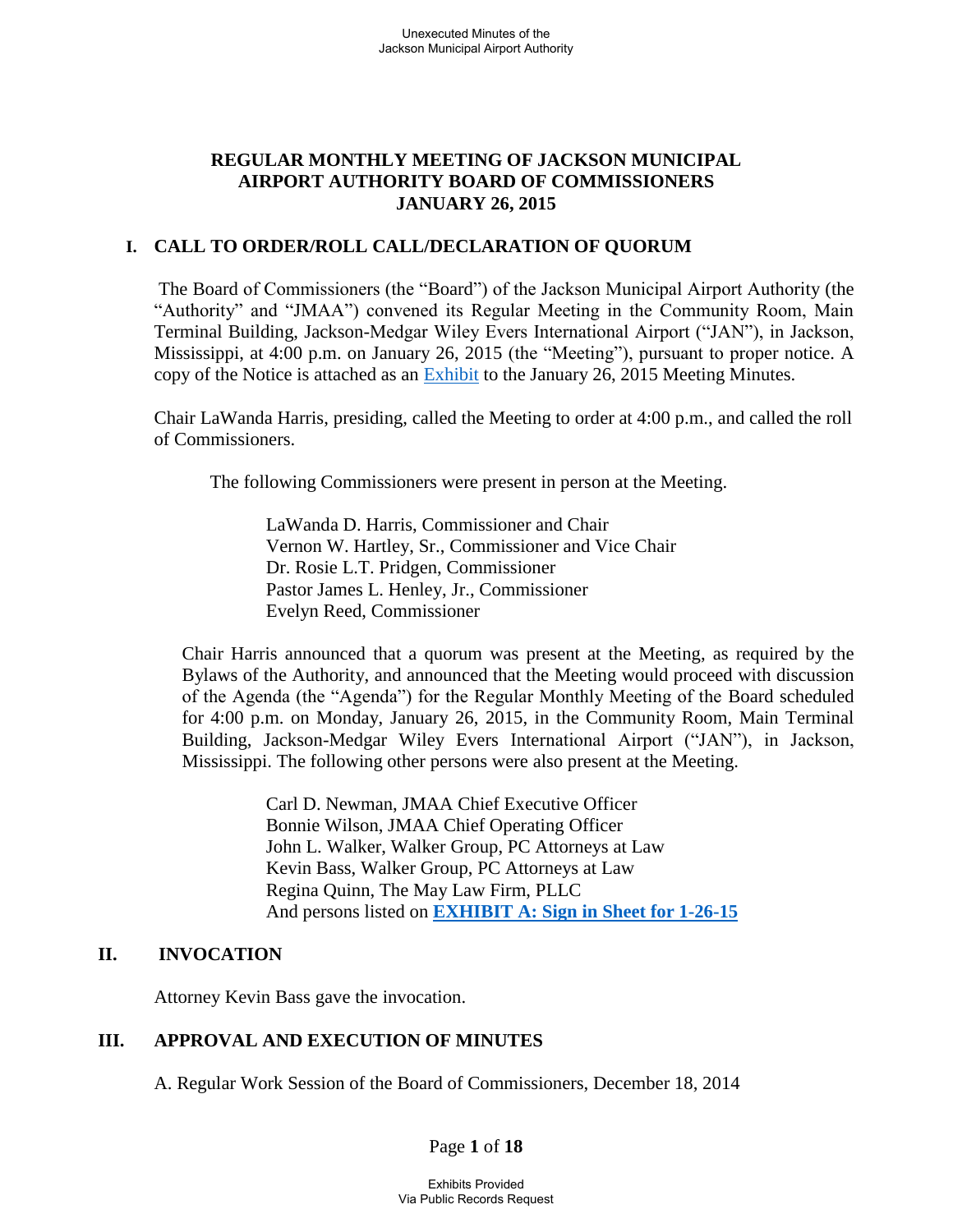B. Regular Meeting of the Board of Commissioners, December 22, 2014

C. Special Meeting of the Board of Commissioners, January 10, 2015

# **RESOLUTION CY-2015-4**

### **APPROVAL AND EXECUTION OF NOVEMBER MINUTES**

After discussion and review and upon the motion made by Vice Chair Hartley, seconded by Commissioner Dr. Pridgen, the Minutes of the Regular Work Session December 18, 2014 and the Regular Meeting, December 22, 2014 were approved by the affirmative votes of all Commissioners present, and the Minutes of the Special Meeting, January 10, 2015 were approved by a majority vote (4-0-1) of all Commissioners present, the following resolution was made and entered.

**RESOLVED**, that the Board hereby approves the Minutes of the Regular Work Session, December 18, 2014; the Regular Meeting of the Board of Commissioners, December 22, 2014; and the Special Meeting of the Board of Commissioners, January 10, 2015 as presented and directs that said minutes be filed in the appropriate minute book and records of the Authority.

As to the Minutes of the Regular Work Session December 18, 2014 and Regular Meeting December 22, 2014:

Yeas: Hartley, Pridgen, Harris, Reed, Henley Nays: None Abstentions: None

As to the Minutes of the Special Meeting, January 10, 2015:

Yeas: Hartley, Pridgen, Harris, Reed Nays: None Abstentions: Henley

January 26, 2015

# **IV. PUBLIC COMMENTS**

None.

# **V. REPORTS**

# **A. Chair Harris**

Chair Harris wished all persons in attendance a Happy New Year and stated that she hoped everyone had Happy Holidays.

> Page **2** of **18** Exhibits Provided Via Public Records Request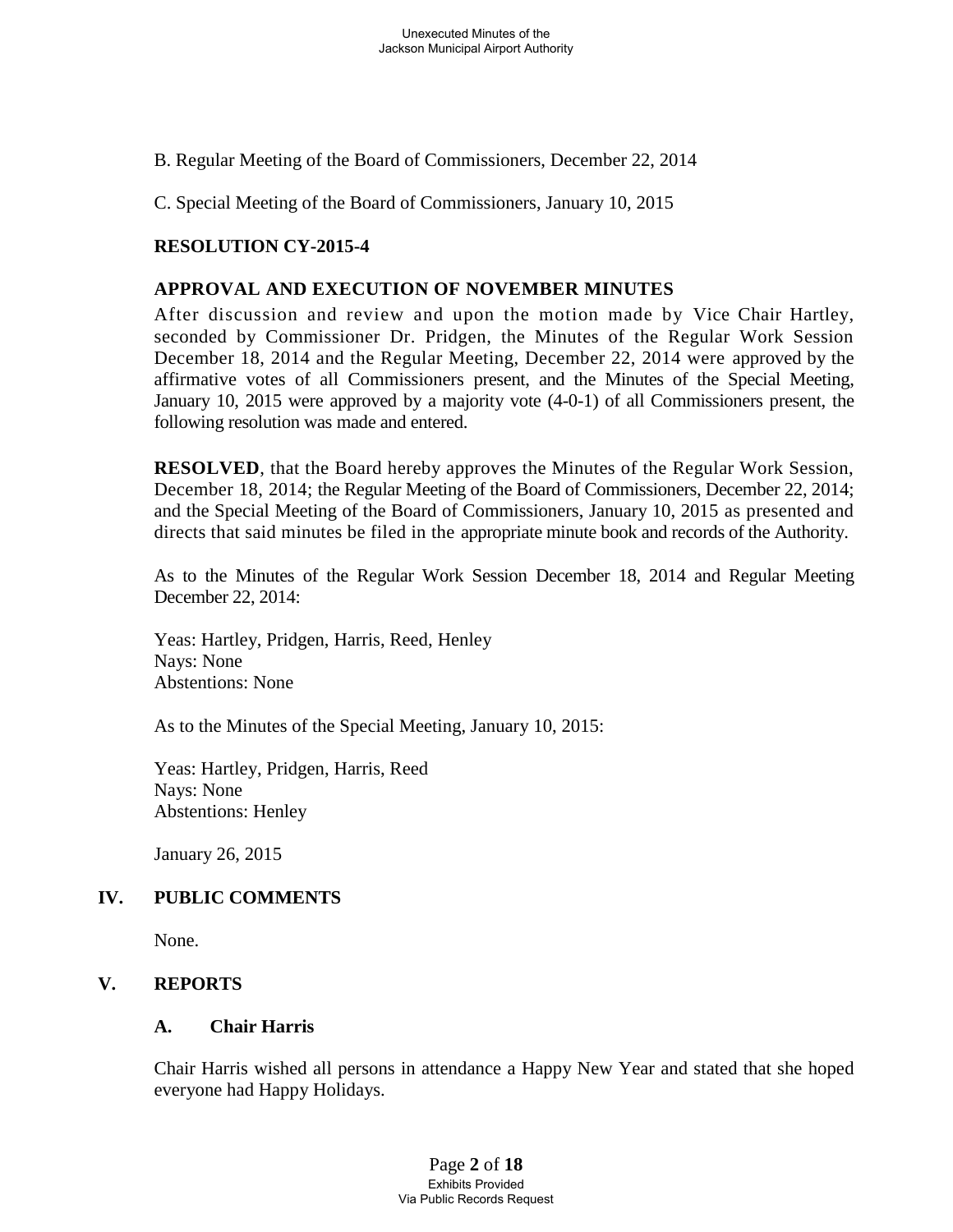Next, Chair Harris welcomed Mr. Carl D. Newman, the new JMAA CEO.

# **B. Chief Executive Officer**

Mr. Newman thanked all Board members and JMAA staff for all of their support.

Then, Mr. Newman addressed comments to the Board as he went through Agenda items and made references to supporting documentation in the **Packet for 1-26-2015 ("Meeting**  Packet") The Meeting Packet is attached as an **[Exhibit](file://walker2008-1/netshare/Work/JMAA4324/BOARD%20MEETINGS/2015-01%20Board%20Meeting/Packet.pdf)** to the January 26, 2015 Regular Monthly Meeting Minutes.

| 1. Airport Project Manager Summary, Period Ending    |
|------------------------------------------------------|
| 2. Airport Activity Statistics Report, Period Ending |
|                                                      |

Mr. Newman and the Board congratulated Mr. Donnell Kinnard, Airport Security Liaison, in JMAA's Security Department, for his selection as JMAA Employee of the Month for January, 2015, and presented the award to him. Mr. Newman along with the Board then took a photograph with Mr. Kinnard.

# **C. Attorney**

Attorney Walker reported that there have been no new changes or developments to matters he discussed with the Board during the January 22, 2015 Work Session.

# **VI. ACTION ITEMS**

 $\overline{a}$ 

# **A. Financial Matters**

# **1.** *Financial Reports for December 2014*

- a. Balance Sheet: Accept.................................................................... Page 29
- b. Income Statement: Accept.............................................................. Page 30

Chair Harris directed the Board's attention to the Balance Sheet, Income Statement and the Claims Docket for December, 2014 included in the Packet.

# **RESOLUTION CY-2015-5**

<sup>1</sup>  *"Page #" refers to the page number in the meeting Packet.*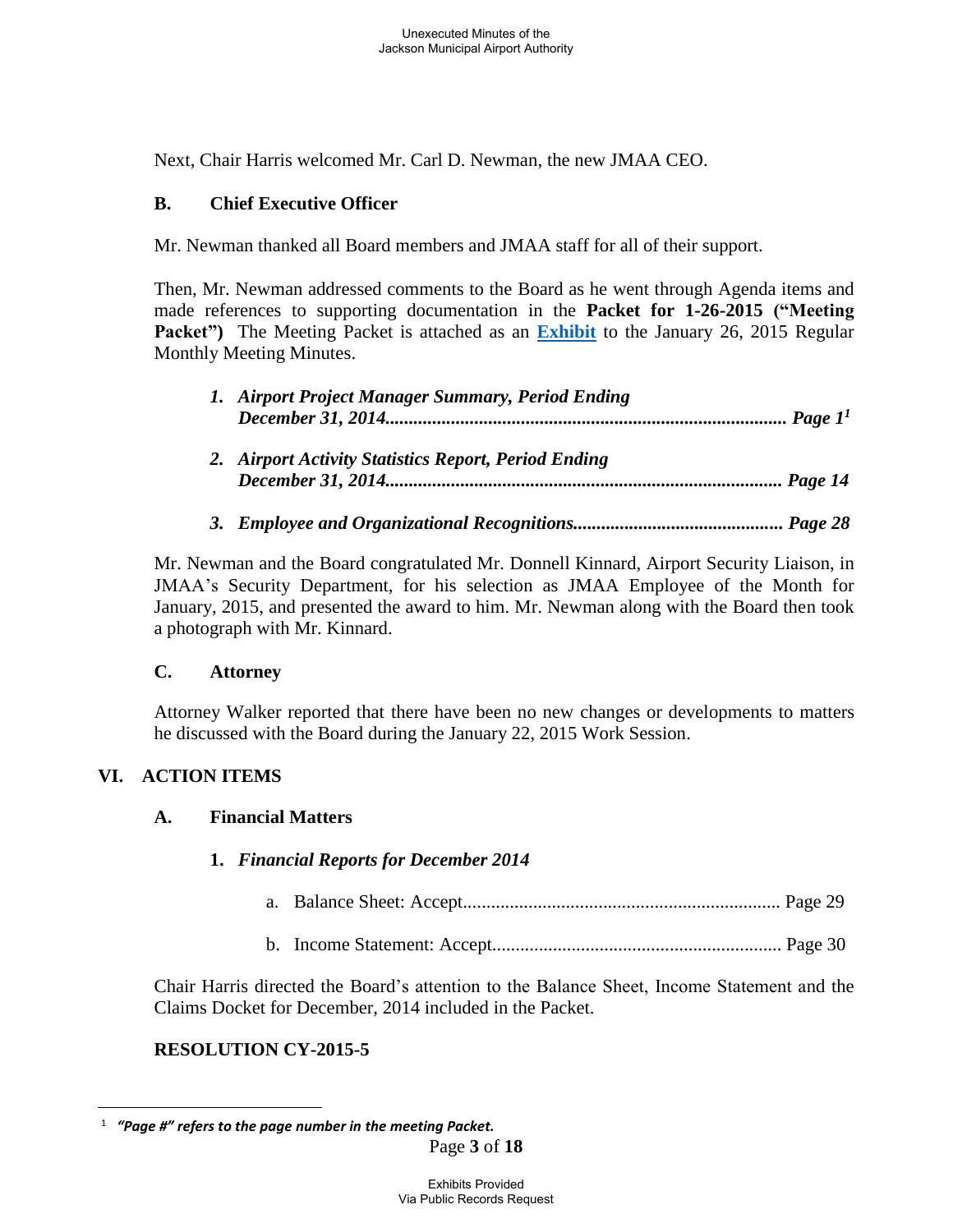# **RESOLUTION ACCEPTING/APPROVING DECEMBER FINANCIAL REPORTS**

Upon motion by Commissioner Pastor Henley, seconded by Vice Chair Hartley, the following **RESOLUTION** was made and unanimously approved.

**WHEREAS,** the Board of Commissioners (the "Board") of the Jackson Municipal Airport Authority (the "Authority") has reviewed and considered the Authority's Balance Sheet and Income Statement (the "Financial Reports") for the month and period ending December 31, 2014, which were included in the Packet, pages 29-32, and was distributed to the Board prior to the January 26, 2015, Regular Meeting of the Board.

**IT IS THEREFORE, RESOLVED** that the Board hereby accepts and approves the Financial Reports: Balance Sheet and Income Statement for December, 2014.

Yeas: Hartley, Pridgen, Harris, Reed, Henley Nays: None Abstentions: None

January 26, 2015

c. Claims Docket for December, 2014: Approve……………..... Page 33

Commissioner Pastor Henley asked about the invoice from the Whitten Group listed in the claim docket because the Board did not renew the Whitten Group contract.

Bonnie Wilson, COO, informed the Board that the Whitten Group was invoicing JMAA for services provided before September 30, 2014. She noted that the Whitten Group neglected to provide the service invoice until December 2014. This is the reason the invoice is included in the December 2014 claims docket.

### **RESOLUTION CY-2015-6**

# **RESOLUTION APPROVING CLAIMS DOCKET**

Upon motion by Commissioner Dr. Pridgen, seconded by Vice Chair Hartley, the following **RESOLUTION** was made and adopted on the majority vote (4-1-0) of the Commissioners.

**WHEREAS**, the Board of Commissioners (the "Board") of the Jackson Municipal Airport Authority (the "Authority") has reviewed and considered the Authority's Claims Docket ("Claims") for the month and period ending December 31, 2014, which were included in the Packet, pages 33-37, and was distributed to the Board prior to the January 26, 2015, Regular Meeting of the Board,

**IT IS THEREFORE, RESOLVED** that the Board hereby authorizes payment of the Claims in the amount of \$848,106.90.

> Page **4** of **18** Exhibits Provided Via Public Records Request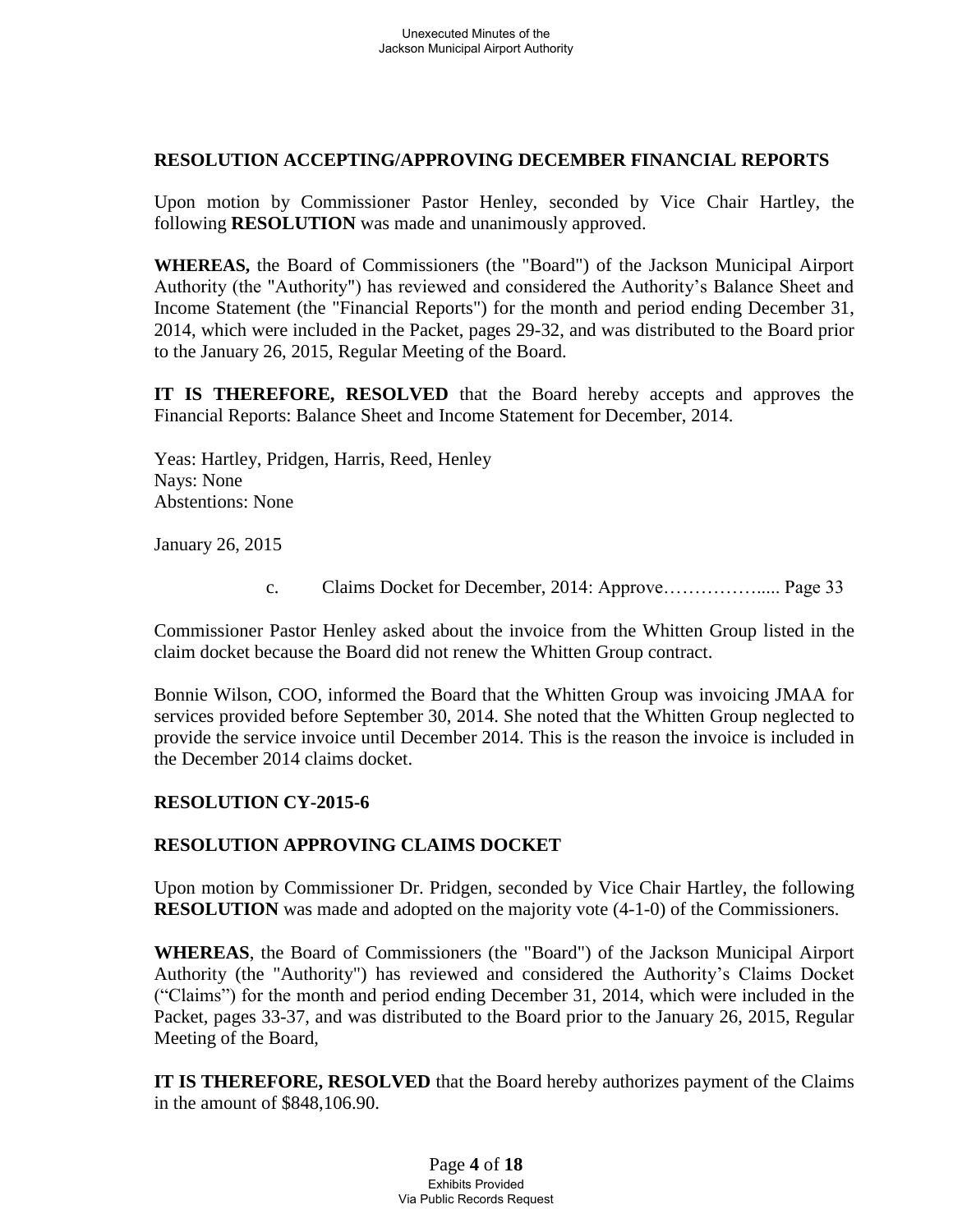Yeas: Hartley, Pridgen, Harris, Reed, Nays: Henley Abstentions: None

January 26, 2015

# *2. Quarterly Statistics*

Mr. Newman stated the quarterly statistics were previously presented to the Board and are included in the Meeting Packet, at page 38, which was distributed to the Board prior to the January 26, 2015 Regular Meeting of the Board, and informed the Board that no action is required.

The Board had no questions.

# *3. Fiscal Year 2014 Audit*

# **RESOLUTION CY-2015-7**

# **RESOLUTION ACCEPTING THE FISCAL YEAR 2014 AUDIT REPORT PRESENTED BY BREAZEALE SAUNDERS AND O'NEIL**

Upon motion by Vice Chair Hartley, seconded by Commissioner Pastor Henley, the following **RESOLUTION** was made and unanimously approved.

**WHEREAS,** Breazeale, Saunders, & O'Neil, Ltd. ("Auditors") have presented and discussed with the Board of JMAA (i) the Management Letter dated September 30, 2014; (ii) a letter describing the Auditor's responsibilities and the scope and timing of the audit dated January 26, 2015; and (iii) the Audited Financial Statements and Independent Auditors' Reports and Internal Accounting Controls and Compliance dated September 30, 2014 (collectively, the FY2014 Audit Report); and

**WHEREAS**, the Board has reviewed and considered the FY2014 Audit Report;

**IT IS THEREFORE, RESOLVED** that the Board hereby approves and accepts the FY2014 Audit Report

Yeas: Hartley, Pridgen, Harris, Reed, Henley Nays: None Abstentions: None

January 26, 2015

### **B. Service Agreements**

Page **5** of **18**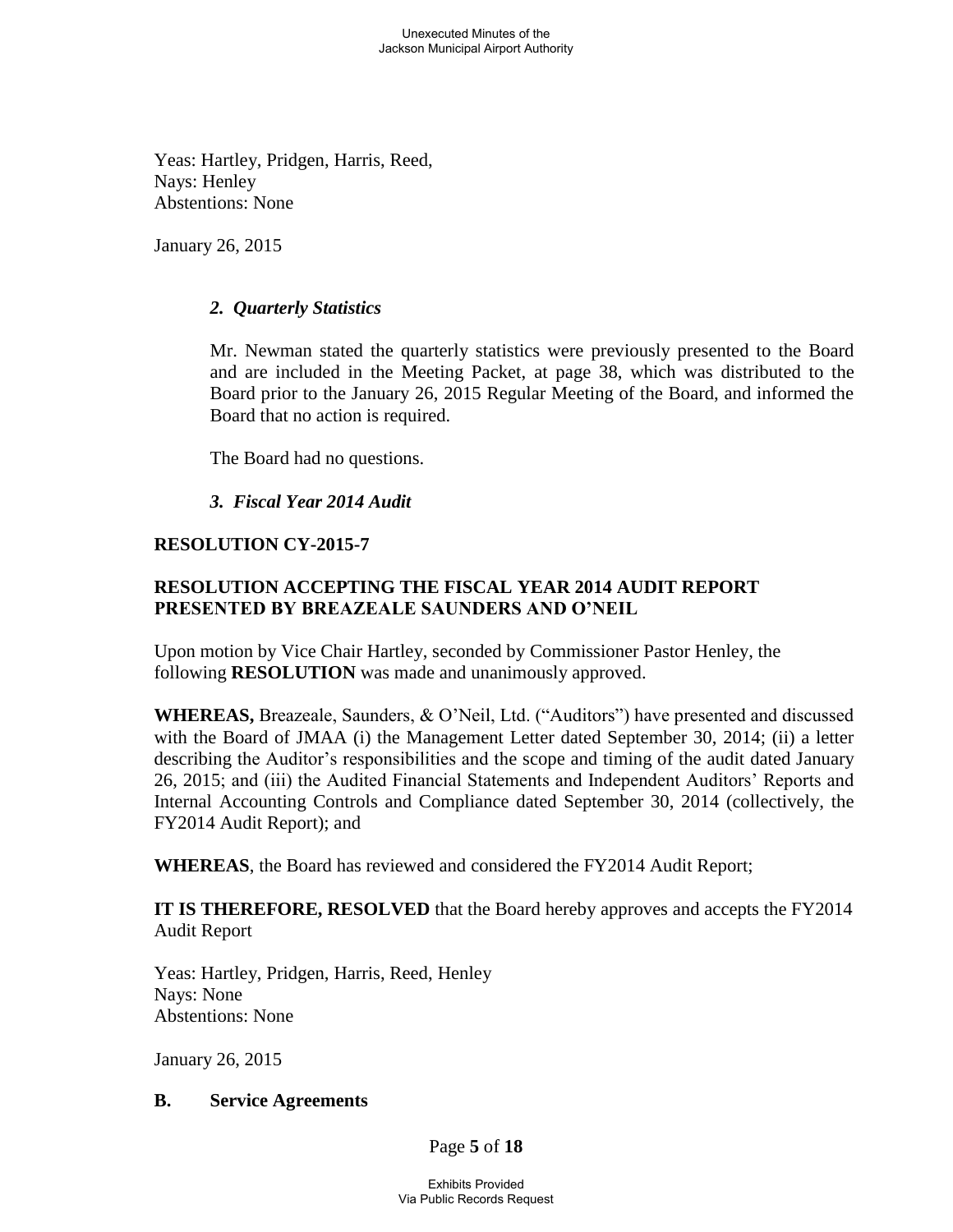*1. Wildlife Hazard Assessment and Training, JMAA: Authorize Renewal of Agreement (DeTect, Inc.)..……............................................................Page 41* 

# **RESOLUTION CY-2015-8**

# **RESOLUTION AS TO RENEWING SERVICE AGREEMENT WITH DETECT, INC. TO PROVIDE WILDLIFE MANAGEMENT SUPPORT SERVICES.**

Upon motion by Commissioner Pastor Henley, seconded by Commissioner Dr. Pridgen, the following **RESOLUTION** was made and unanimously approved

**WHEREAS**, the Board has considered the request of JMAA's staff for authority to exercise the first two (2) renewal options the Jackson Municipal Airport Authority has with respect to the existing agreement with DeTect, Inc. ("DeTect") of Panama City, Florida to provide professional wildlife management support to JMAA. The first year of DeTect's current agreement will expire March 31, 2015. The renewal term will commence April 1, 2015 and end March 31, 2016. The Board finds that such request, which is more fully explained in a memorandum dated January 6, 2015, at pages 41-43 of the Meeting Packet, ought to be granted.

**IT IS THEREFORE, RESOLVED** that JMAA's staff is authorized to exercise the first two (2) renewal options the Jackson Municipal Airport Authority has with respect to the existing agreement with DeTect, Inc. ("DeTect") of Panama City, Florida to provide professional wildlife management support to JMAA. The first year of DeTect's current agreement will expire March 31, 2015. The renewal term will commence April 1, 2015 and end March 31, 2016. The Board finds that such request is more fully explained in a memorandum dated January 6, 2015, at pages 41-43 of the Meeting Packet.

 Yeas: Hartley, Pridgen, Harris, Reed, Henley Nays: None Abstentions: None

January 26, 2015

 *2. Pre-Employment Screening for Law Enforcement Officers, JMAA: Authorize Amendment to Agreement (Morris and McDaniel, Inc. d/b/a Morris and Associates)……………..........................................…...…Page 44*

### **RESOLUTION CY-2015-9**

# **RESOLUTION AS TO SERVICE AGREEMENT FOR PRE-EMPLOYMENT SCREENING WITH MORRIS AND MCDANIEL, INC. D/B/A MORRIS AND ASSOCIATES.**

Upon motion by Vice Chair Hartley, seconded by Commissioner Pastor Henley, the following **RESOLUTION** was made and unanimously approved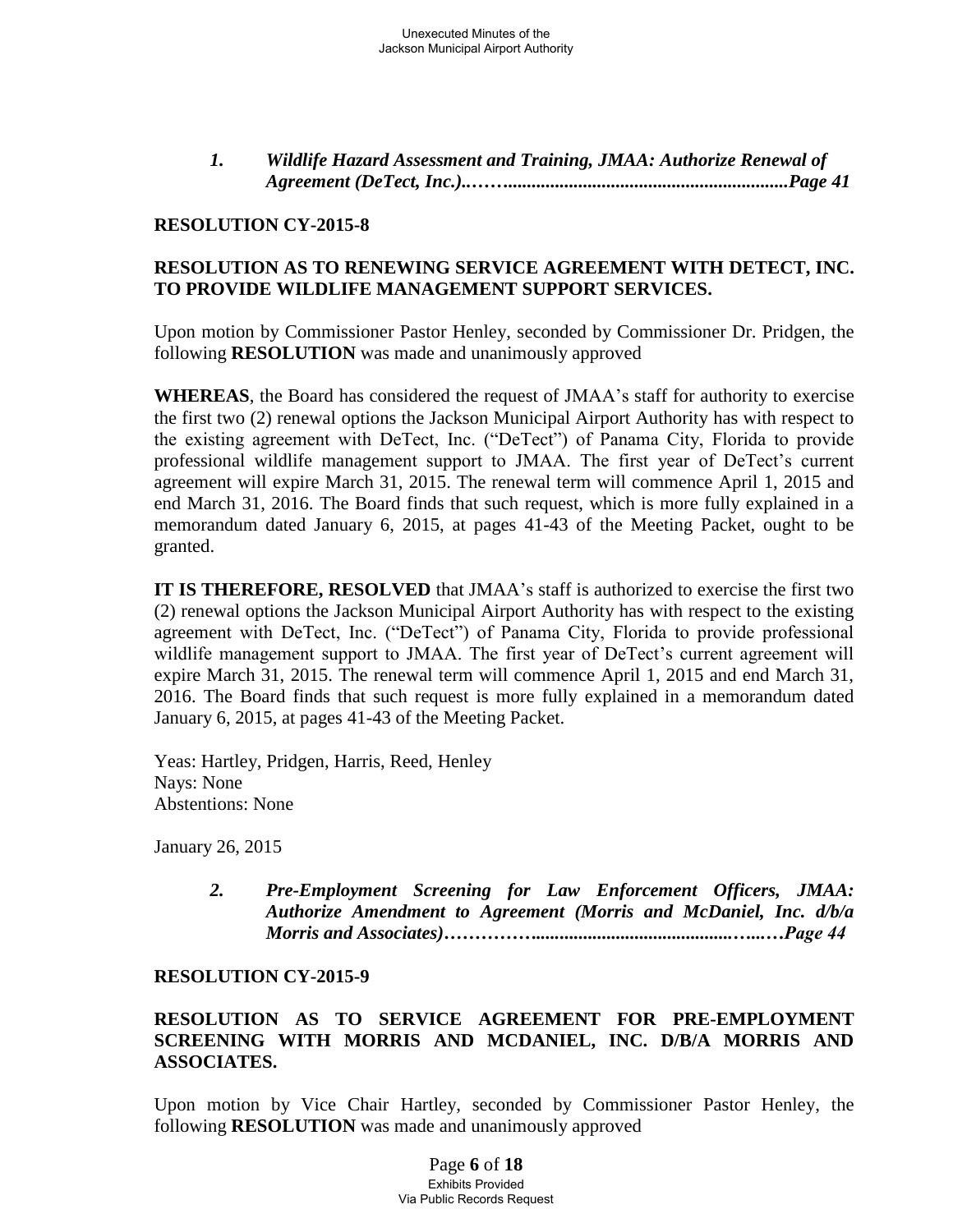**WHEREAS,** the Board has considered the request of JMAA's staff for authority to execute an amendment to the current professional service agreement with Morris and McDaniel, Inc. d/b/a as Morris and Associates ("Morris"), of Jackson, Mississippi to perform preemployment screening services of applicants for employment with the JMAA Department of Public Safety. The purpose of the amendment is to set forth new rates of \$380.00 per applicant for screenings instead of the previous rate of \$300.00 per applicant. The Board finds that such request, which is more fully explained in a memorandum dated January 14, 2015, at pages 44-45 of the Meeting Packet, ought to be granted.

**IT IS THEREFORE, RESOLVED** that JMAA's Staff is authorized to execute an amendment to the current professional service agreement with Morris and McDaniel, Inc. d/b/a as Morris and Associates ("Morris"), of Jackson, Mississippi to perform preemployment screening services of applicants for employment with the JMAA Department of Public Safety. The purpose of amendment is to set forth new rates of \$380.00 per applicant for screenings instead of the previous rate of \$300.00 per applicant. The Board finds that such request is more fully explained in a memorandum dated January 14, 2015, at pages 44- 45 of the Meeting Packet.

Yeas: Hartley, Pridgen, Harris, Reed, Henley Nays: None Abstentions: None

January 26, 2015

*3. Temporary Employment Services, JMAA: Authorize Amendment to Agreement (Innovative Staffing Services, Corporation)...……....…Page 46*

# **RESOLUTION CY-2015-10**

# **RESOLUTION AS TO TEMPORARY EMPLOYMENT SERVICE AGREEMENT WITH INNOVATIVE STAFFING SERVICES RATE ADJUSTMENT.**

Upon motion by Vice Chair Hartley, seconded by Commissioner Pastor Henley, the following **RESOLUTION** was made and unanimously approved

**WHEREAS**, the Board has considered the request of JMAA's staff for authority to execute an amendment to the current service agreement with Innovative Staffing Services Corporation ("Innovative"), of Jackson, Mississippi to provide temporary employees on an as-needed basis. The purpose of the amendment is to accept a new increased rate for services specifically:

Current Rates

Category of Service Hourly Rate Overtime Rate Holiday Rate

Page **7** of **18**

Exhibits Provided Via Public Records Request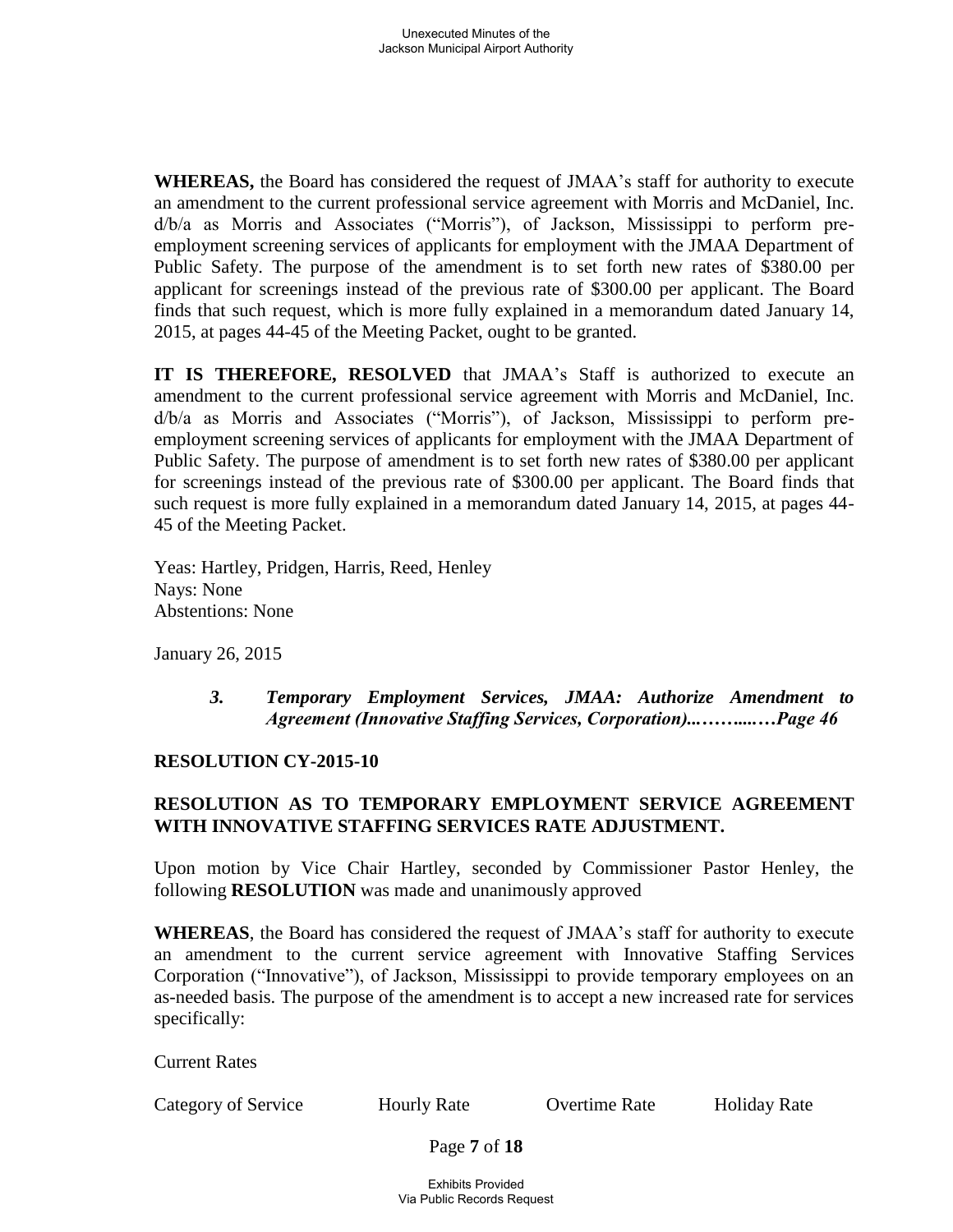#### Unexecuted Minutes of the Jackson Municipal Airport Authority

| Clerical                | \$10.63 | \$15.95 | \$15.95 |
|-------------------------|---------|---------|---------|
| Housekeeping/Janitorial | \$12.00 | \$18.00 | \$18.00 |

Proposed New Rates under the Requested Amendment

| Category of Service     | <b>Hourly Rate</b> | <b>Overtime Rate</b> | <b>Holiday Rate</b> |
|-------------------------|--------------------|----------------------|---------------------|
| Clerical                | \$14.00            | \$21.00              | \$21.00             |
| Housekeeping/Janitorial | \$13.50            | \$20.25              | \$20.25             |

The term of the amendment will be for one calendar year. The Board finds that such request, which is more fully explained in a memorandum dated January 14, 2015, at pages 46-47 of the Meeting Packet, ought to be granted.

**IT IS THEREFORE, RESOLVED** that JMAA's Staff is authorized to execute an amendment to the current service agreement with Innovative Staffing Services Corporation ("Innovative"), of Jackson, Mississippi to provide temporary employees on an as-needed basis. The purpose of the amendment is to accept a new increased rate for services specifically:

New Rates under the Requested Amendment

| Category of Service     | <b>Hourly Rate</b> | Overtime Rate | <b>Holiday Rate</b> |
|-------------------------|--------------------|---------------|---------------------|
| Clerical                | \$14.00            | \$21.00       | \$21.00             |
| Housekeeping/Janitorial | \$13.50            | \$20.25       | \$20.25             |

The term of the amendment will be for one calendar year. The Board finds that such request is more fully explained in a memorandum dated January 14, 2015, at pages 46-47 of the Meeting Packet.

Yeas: Hartley, Pridgen, Harris, Reed, Henley Nays: None Abstentions: None

January 26, 2015

*4. Cafeteria Plan for the Employees of the Jackson Municipal Airport Authority, JMAA: Authorize Agreement (Southern Administrators and Benefit Consultants, Inc.)…………….......................................…...…Page 48*

### **RESOLUTION CY-2015-11**

**RESOLUTION AS TO SERVICE AGREEMENT FOR JMAA EMPLOYEES CAFETERIA PLAN WITH SOUTHERN ADMINISTRATORS AND BENEFIT CONSULTANTS, INC. ("SABC").**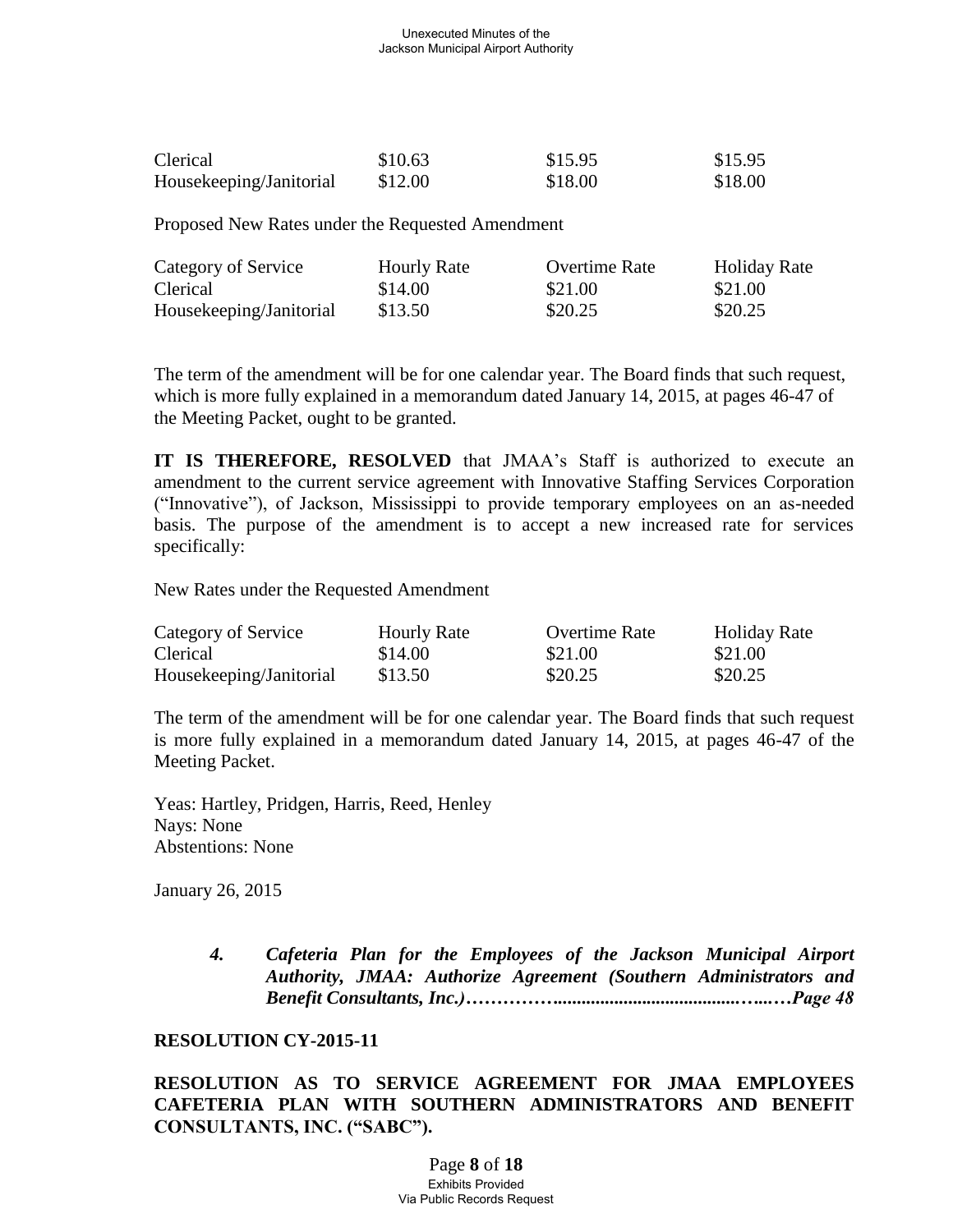Upon motion by Vice Chair Hartley, seconded by Commissioner Dr. Pridgen, the following **RESOLUTION** was made and unanimously approved

**WHEREAS**, the Board has considered the request of JMAA's staff for authority to execute a services agreement with Southern Administrators and Benefit Consultants, Inc. ("SABC") of Ridgeland, Mississippi to provide all documents and services needed to continue the Cafeteria Plan for the employees of the Jackson Municipal Airport Authority for a period of one calendar year commencing February 1, 2015 and ending January 31, 2016, with fees for services set at \$4.50 per employee participant per month. The Board finds that such request, which is more fully explained in a memorandum dated January 14, 2015, at pages 48-50 of the Meeting Packet, ought to be granted.

**IT IS THEREFORE, RESOLVED** that JMAA's Staff is authorized to execute a services agreement with Southern Administrators and Benefit Consultants, Inc. ("SABC") of Ridgeland, Mississippi to provide all documents and services needed to continue the Cafeteria Plan for the employees of the Jackson Municipal Airport Authority for a period of one calendar year commencing February 1, 2015 and ending January 31, 2016, with fees for services set at \$4.50 per employee participant per month. The Board finds that such request is more fully explained in a memorandum dated January 14, 2015, at pages 48-50 of the Meeting Packet.

Yeas: Hartley, Pridgen, Harris, Reed, Henley Nays: None Abstentions: None

January 26, 2015

# *5. Medical, Drug and Alcohol Screening Services, JMAA: Authorize Agreement (MEA, Inc.)…………….........................................…...…Page 51*

 The Board directed JMAA staff to investigate whether there are other service providers located in Jackson, MS that provide the service provided by MEA, Inc.

# **RESOLUTION CY-2015-12**

# **RESOLUTION AS TO SERVICE AGREEMENT FOR MEDICAL, DRUG, AND ALCOHOL SCREENINGS WITH MEA, INC.**

Upon motion by Vice Chair Hartley, seconded by Commissioner Pastor Henley, the following **RESOLUTION** was made and unanimously approved

**WHEREAS,** the Board has considered the request of JMAA's staff for authority to execute

### Page **9** of **18**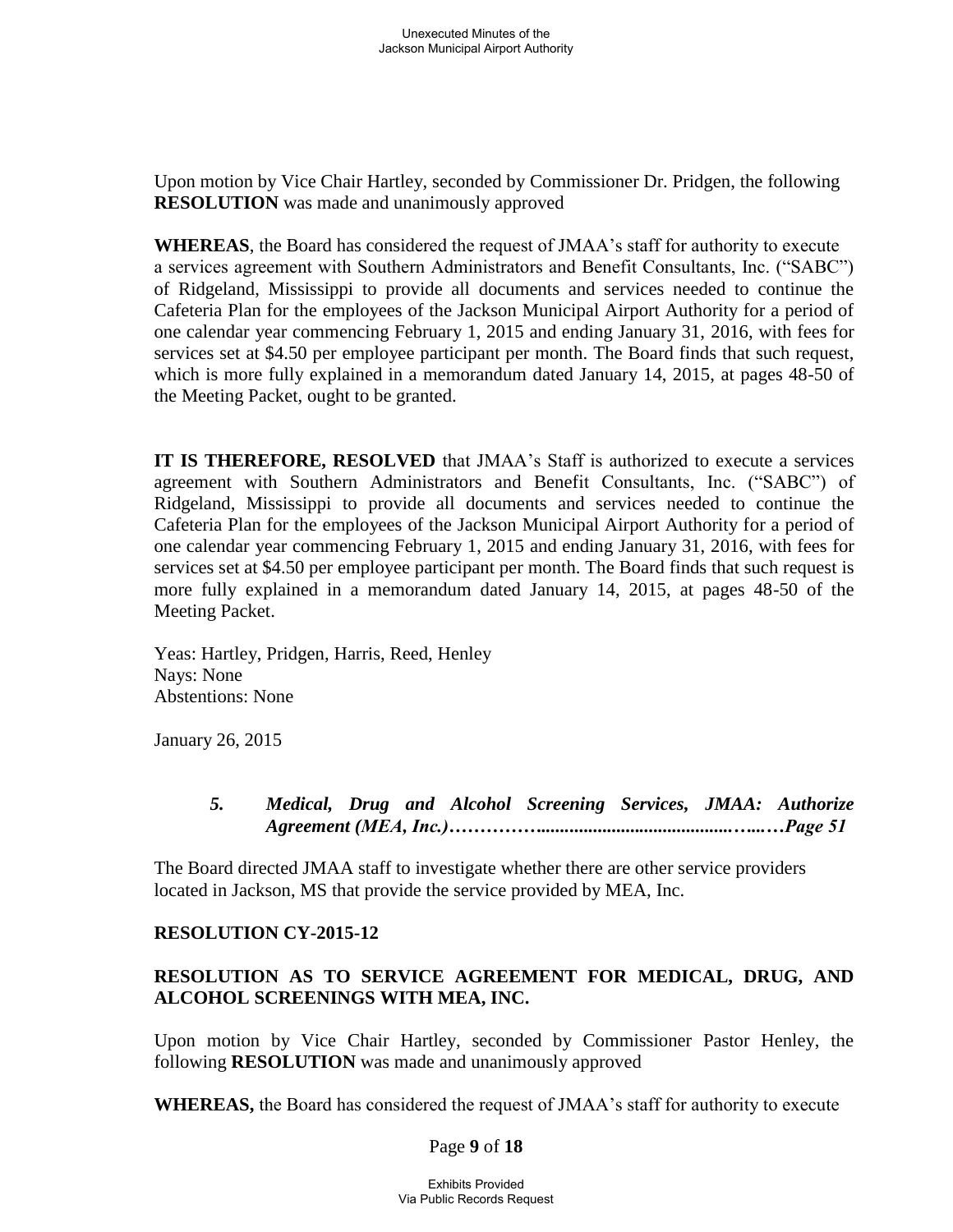an agreement with MEA, Inc. ("MEA") of Ridgeland, Mississippi to provide medical, drug, alcohol screening services in support of the Jackson Municipal Airport Authority's (JMAA) employment policies and procedures. The contract will have a term of one year commencing February 1, 2015, through January 31, 2016 with costs for each specified service delineated in the service agreement. The Board finds that such request, which is more fully explained in a memorandum dated January 14, 2015, at pages 51-52 of the Meeting Packet, ought to be granted.

**IT IS THEREFORE, RESOLVED** that JMAA's Staff is authorized to execute an agreement with MEA, Inc. ("MEA") of Ridgeland, Mississippi to provide medical, drug, alcohol screening services in support of the Jackson Municipal Airport Authority's (JMAA) employment policies and procedures. The contract will have a term of one year commencing February 1, 2015, through January 31, 2016 with costs for each specified service delineated in the service agreement. The Board finds that such request is more fully explained in a memorandum dated January 14, 2015, at pages 51-52 of the Meeting Packet.

Yeas: Hartley, Pridgen, Harris, Reed, Henley Nays: None Abstentions: None

January 26, 2015

*6. 2015 Market Rent Study for Hawkins Field, JMAA: Authorize Agreement (Aviation Management Consulting Group, Inc.)……...Page 53*

### **RESOLUTION CY-2015-13**

# **RESOLUTION AS TO SERVICE AGREEMENT FOR GENERAL AVIATION MARKET RENT STUDY FOR HAWKINS FIELD WITH AVIATION MANAGEMENT CONSULTING**

Upon motion by Commissioner Reed, seconded by Vice Chair Hartley, the following **RESOLUTION** was made and unanimously approved

**WHEREAS,** the Board has considered the request of JMAA's staff for authority to enter into an agreement with Aviation Management Consulting Group (AMCG) to perform a General Aviation market rent study for Hawkins Field Airport (HKS). The fees for AMCG's services are not to exceed \$9,500.00. The term of the agreement will be from the date of execution through the completion and acceptance of the study, approximately 60 days. The Board finds that such request, which is more fully explained in a memorandum dated January 13, 2015, at pages 53-54 of the Meeting Packet, ought to be granted.

**IT IS THEREFORE, RESOLVED** that JMAA's Staff is authorized to enter into an agreement with Aviation Management Consulting Group (AMCG) to perform a General Aviation market rent study for Hawkins Field Airport (HKS). The fees for AMCG's services are not to exceed \$9,500.00. The term of the agreement will be from the date of execution

> Page **10** of **18** Exhibits Provided Via Public Records Request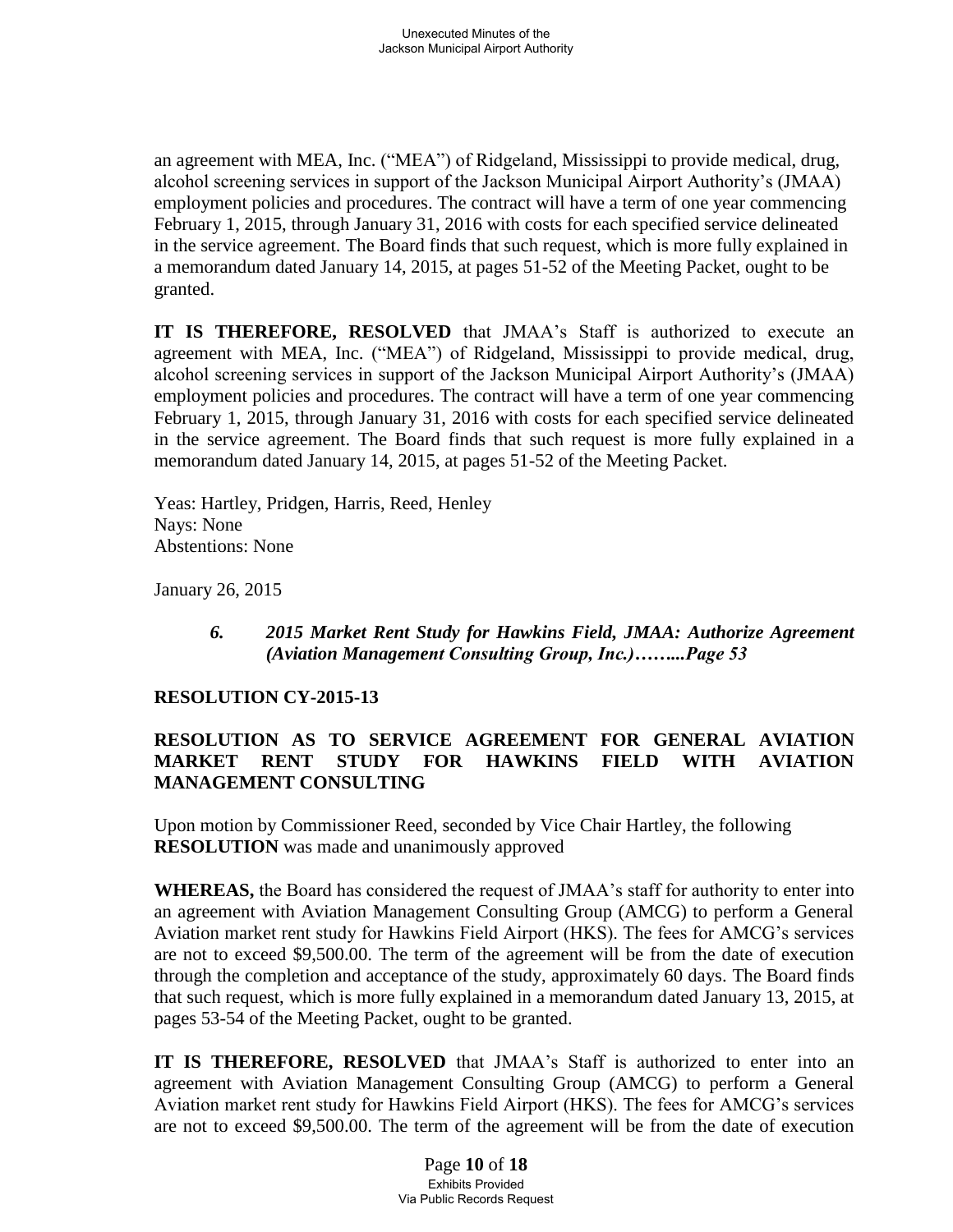through the completion and acceptance of the study, approximately 60 days. The Board finds that such request is more fully explained in a memorandum dated January 13, 2015, at pages 53-54 of the Meeting Packet.

Yeas: Hartley, Pridgen, Harris, Reed, Henley Nays: None Abstentions: None

January 26, 2015

# **C. Construction Projects**

 *1. Emergency Repair to Touch Down Zone Lighting Runway 34L; Electrical Circuit Serving Taxiway Alpha Lights; JAN: Accept Certification (Fountain Construction Company, Inc.)………………………………………………………………...Page 55* 

# **RESOLUTION CY-2015-14**

# **RESOLUTION RE ACKNOWLEDGING RECEIPT AND REVIEW OF MEMORANDUM NO. COO 2015-19, AND ACCOMPANYING EMERGENCY REPAIRS CERTIFICATE REGARDING RUNWAY 34L EMERGENCY REPAIRS**

Upon motion by Commissioner Dr. Pridgen, seconded by Vice Chair Hartley, the following **RESOLUTION** was made and unanimously approved

**WHEREAS**, the Board has considered JMAA's staff's request for acknowledgement of receipt of and review of Memorandum No. COO 2015-19, dated January 12, 2015 which sets forth the circumstances and justification for certain emergency repairs made by Fountain Construction Co., Inc. to the Touch Down Zone Lighting system supporting runway 34 Left and lighting system supporting Taxiway Alpha at the Jackson-Medgar Wiley Evers International Airport and the accompanying certificate regarding the emergency repairs. The gross sum of said repairs totaled \$236,850.00. The Board finds that such circumstances and justifications are more fully explained in a memorandum dated January 12, 2015 and the Emergency Repairs Certificate at pages 55-77 of the Meeting Packet.

**IT IS THEREFORE, RESOLVED** that JMAA's staff's request is approved and the Board does hereby acknowledge receiving and reviewing Memorandum No. COO 2015-19, dated January 12, 2015 which sets forth the circumstances and justification for certain emergency repairs made by Fountain Construction co., Inc. to the Touch Down Zone Lighting system supporting runway 34 Left and lighting system supporting Taxiway Alpha at the Jackson-Medgar Wiley Evers International Airport and the accompanying certificate regarding the emergency repairs. The gross sum of said repairs totaled \$236,850.00. The Board finds that such circumstances and justifications are more fully explained in a memorandum dated January 12, 2015 and Emergency Repair Certificate at pages 55-77 of the Meeting Packet.

Page **11** of **18**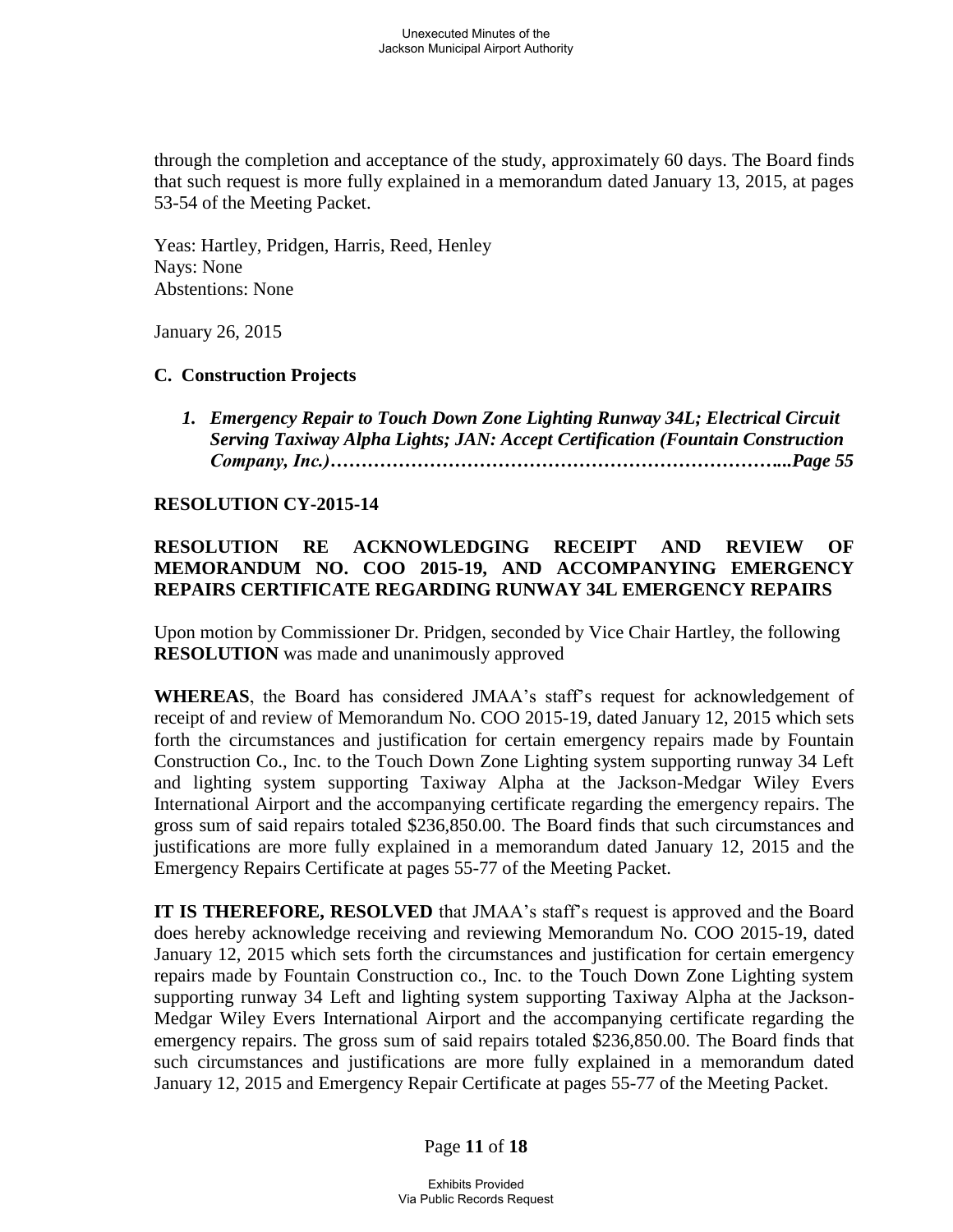Yeas: Hartley, Henley, Pridgen, Harris, Reed Nays: None Abstentions: None

January 26, 2015

 *2. Emergency Repair to Water Main International Drive; JAN: Accept Certification (Metro Mechanical, Inc.)……………………………………..…………..…...Page 78*

### **RESOLUTION CY-2015-15**

# **RESOLUTION RE ACKNOWLEDGING RECEIPT AND REVIEW OF MEMORANDUM NO. CEO 2015-01, AND ACCOMPANYING EMERGENCY REPAIRS CERTIFICATE REGARDING WATER MAIN INTERNATIONAL DRIVE EMERGENCY REPAIRS**

Upon motion by Commissioner Pastor Henley, seconded by Commissioner Dr. Pridgen, the following RESOLUTION was made and unanimously approved

**WHEREAS**, the Board has considered JMAA's staff's request for acknowledgement of receipt of and review of Memorandum No. CEO 2015-01, dated January 12, 2015 which sets forth the circumstances and justification for certain emergency repairs made by Metro Mechanical Inc. to the potable water main servicing South Hangar Drive at the Jackson– Medgar Wiley Evers International Airport and the accompanying certificate regarding the emergency repairs. The costs for said repairs totaled \$19,652.45. The Board finds that such circumstances and justifications are more fully explained in a memorandum dated January 12, 2015 and the Emergency Repairs Certificate at pages 78-81 of the Meeting Packet.

**IT IS THEREFORE, RESOLVED** that JMAA's staff's request is approved and the Board does hereby acknowledge receiving and reviewing Memorandum No. CEO 2015-01, dated January 12, 2015 which sets forth the circumstances and justification for certain emergency repairs made by Metro Mechanical Inc. to the potable water main servicing South Hangar Drive at the Jackson–Medgar Wiley Evers International Airport and the accompanying certificate regarding the emergency repairs. The costs for said repairs totaled \$19,652.45. The Board finds that such circumstances and justifications are more fully explained in a memorandum dated January 12, 2015 and the Emergency Repairs Certificate at pages 78-81 of the Meeting Packet.

Yeas: Hartley, Henley, Pridgen, Harris, Reed Nays: None Abstentions: None

January 26, 2015

*3. JMAA Contract No. 014-11-92, Airport Security and Access Control* 

Page **12** of **18** Exhibits Provided Via Public Records Request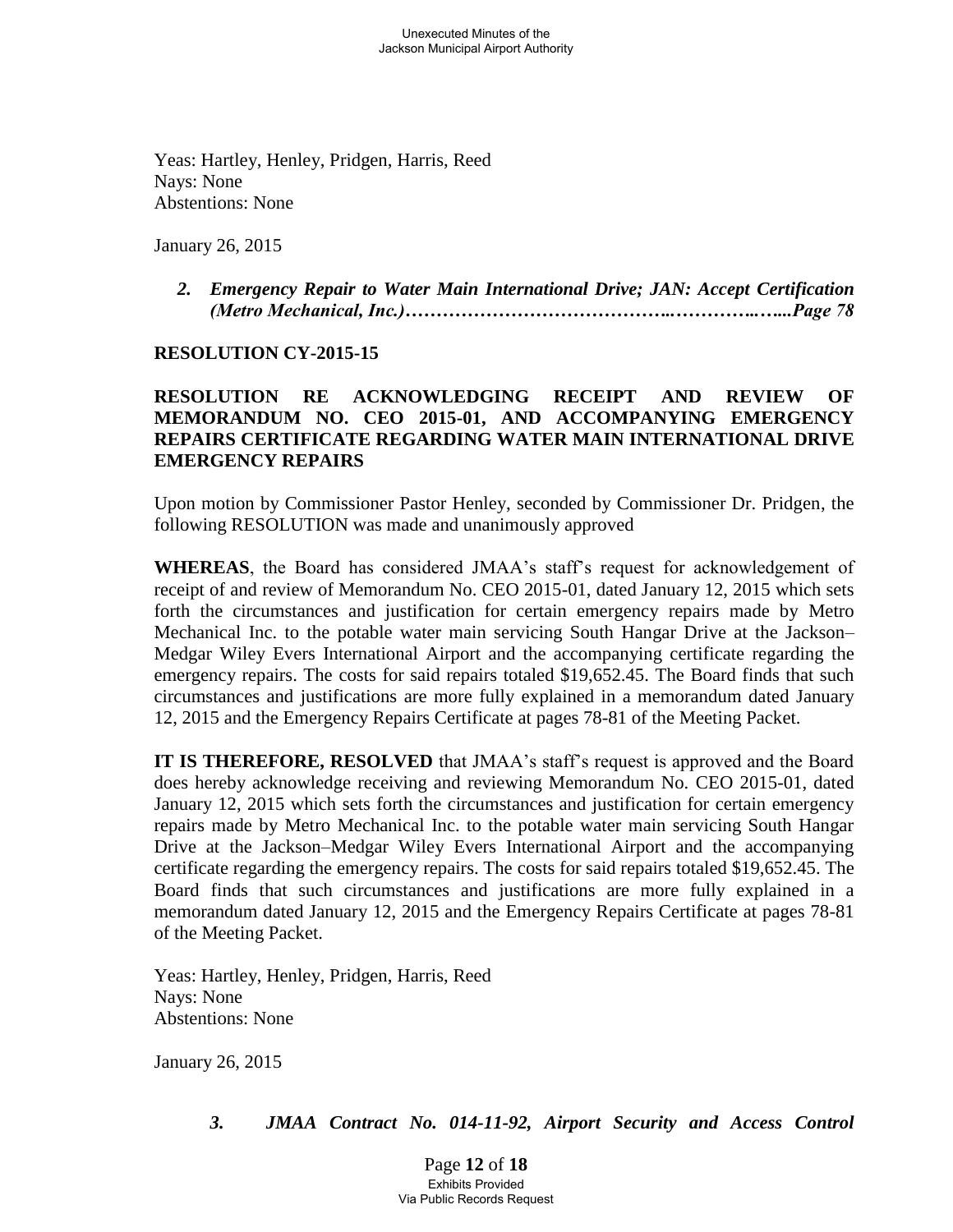*Systems Improvements; Premises Distribution System, JAN: Approve Change Order No. 7 (Webster Electric, Inc.).......................................Page 82* 

#### **RESOLUTION CY-2015-16**

# **RESOLUTION AUTHORIZING CHANGE ORDER NO. 7 TO CONSTRUCTION CONTRACT WITH WEBSTER ELECTRIC.**

Upon motion by Vice-Chair Hartley, seconded by Commissioner Dr. Pridgen, the following **RESOLUTION** was made and unanimously approved

**WHEREAS**, the Board has considered JMAA's staff's request for authority to execute Change Order No.7 in the form of a \$20,000.00 credit (reduction) to the construction contract with Webster Electric Co., Inc. ("Webster") for a new contract total of \$4,544,067.96 for Phase I of the Airport Security and Access Control Systems Improvements: Premise Distribution System. The new total reflects a reduction in the scope of work required to bring vehicle gates 10 and 41 into active service. The Board finds that such request, which is more fully explained in a memorandum dated January 13, 2015, at pages 82-86 of the Meeting Packet, ought to be granted.

**IT IS THEREFORE, RESOLVED** that JMAA's staff is authorized to execute Change Order No.7 in the form of a \$20,000.00 credit (reduction) to the construction contract with Webster Electric Co., Inc. ("Webster") for a new contract total of \$4,544,067.96 for Phase I of the Airport Security and Access Control Systems Improvements: Premise Distribution System. The new total reflects a reduction in the scope of work required to bring vehicle gates 10 and 41 into active service. The Board finds that such request is more fully explained in a memorandum dated January 13, 2015, at pages 82-86 of the Meeting Packet.

Yeas: Hartley, Henley, Pridgen, Harris, Reed Nays: None Abstentions: None

January 26, 2015

### **D. Procurements**

None

#### **E. Grants**

None

### **F. Other Matters**

Mr. Newman then directed the Board's attention to the following Agenda items and requests for the Board's approval.

### Page **13** of **18**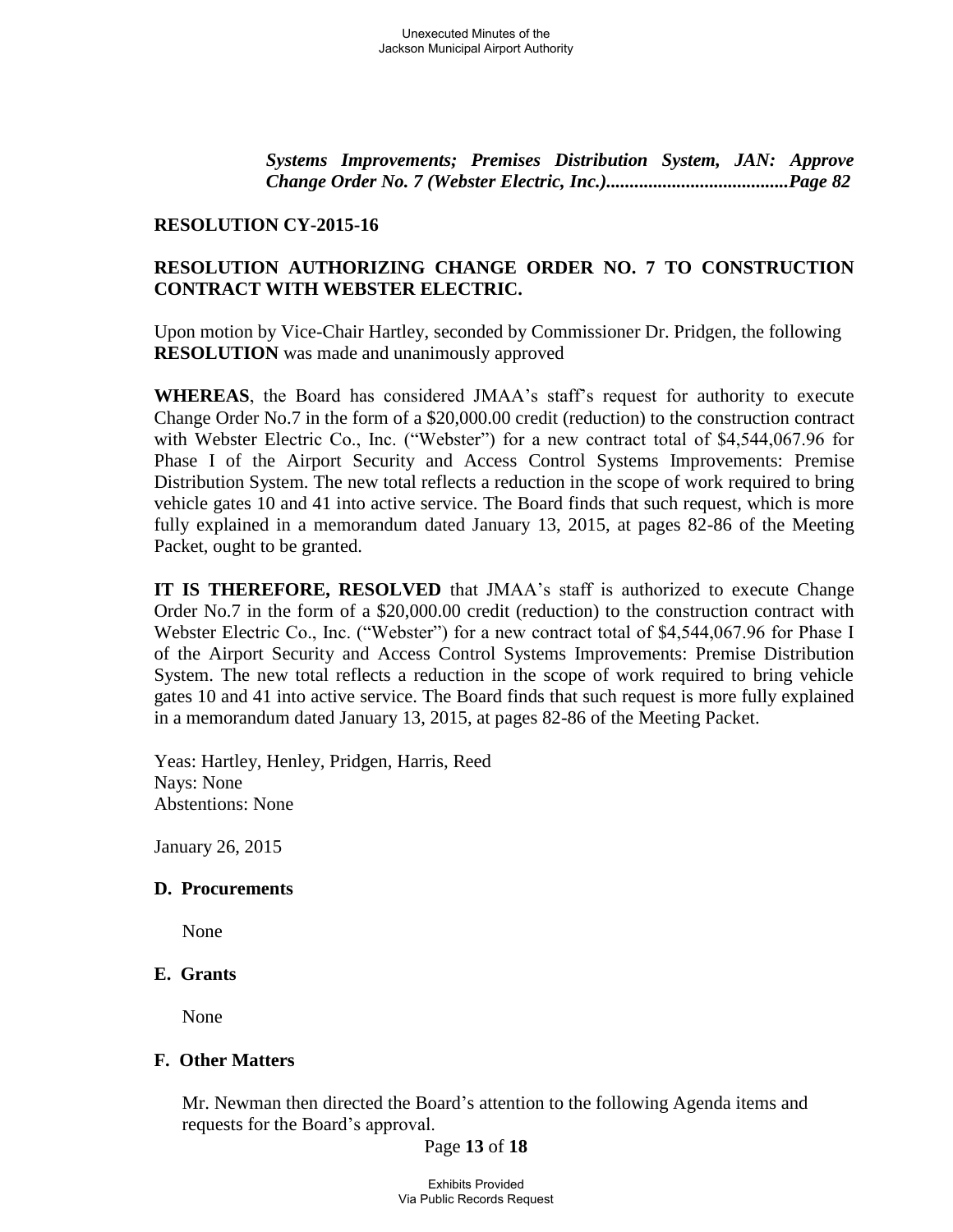# *1. Early Issues……………………………………………………………………Page 88*

- *(a) Fountain Construction Co., Inc.*
- *(b) Metro Mechanical*
- *(c) Travel Expenses AAAE Conference: Commissioner Evelyn Reed*
- *(d) Travel Expenses Environmental Steering Group Meeting: Vice-Chair Vernon Hartley, Sr.*

# **RESOLUTION CY-2015-17**

# **RESOLUTION AS TO AUTHORIZING JANUARY 2015 EARLY ISSUE PAYMENTS: \$85,726.68 TO FOUNTAIN CONSTRUCTION CO. INC., \$19,652.45 TO METRO MECHANICAL, INC., \$213.11 TO COMMISSIONER EVELYN O. REED AND \$154.49 TO VICE-CHAIR VERNON W. HARTLEY, SR.,**

Upon motion by Commissioner Reed, seconded by Commissioner Dr. Pridgen, the following **RESOLUTION** was made and unanimously approved

**WHEREAS,** the Board has considered the request of JMAA's staff for authority to provide payment of \$85,726.68 to Fountain Construction Co., Inc. for the emergency repairs to airfield lighting systems; \$19,652.45 to Metro Mechanical, Inc. for the emergency repairs to the 12 inch water main; \$213.11 to Commissioner Evelyn O. Reed for travel expenses associated with the AAAE 29<sup>th</sup> Annual Conference-Aviation Issues, January 10-15, 2015 in Big Island, Hawaii; and \$154.49 to Vice Chair Vernon W. Hartley, Sr. for travel expenses associated with the Airports Council International-North America: Environmental Affairs Committee Steering Group Meeting, January 14-19, 2015 in Washington DC. The Board finds that such requests, which are more fully explained in a memorandum dated January 16, 2015, at page 88 of the Meeting Packet, ought to be granted.

**IT IS THEREFORE, RESOLVED** that JMAA's Staff is authorized to provide payment of \$85,726.68 to Fountain Construction Co., Inc. for the emergency repairs to airfield lighting systems; \$19,652.45 to Metro Mechanical, Inc. for the emergency repairs to the 12 inch water main; \$213.11 to Commissioner Evelyn O. Reed for travel expenses associated with the AAAE 29th Annual Conference-Aviation Issues, January 10-15, 2015 in Big Island, Hawaii; and \$154.49 to Vice Chair Vernon W. Hartley, Sr. for travel expenses associated with the Airports Council International-North America: Environmental Affairs Committee Steering Group Meeting, January 14-19, 2015 in Washington DC. The Board finds that such requests are more fully explained in a memorandum dated January 16, 2015, at page 88 of the Meeting Packet.

Yeas: Hartley, Pridgen, Harris, Reed, Henley Nays: None Abstentions: None

January 26, 2015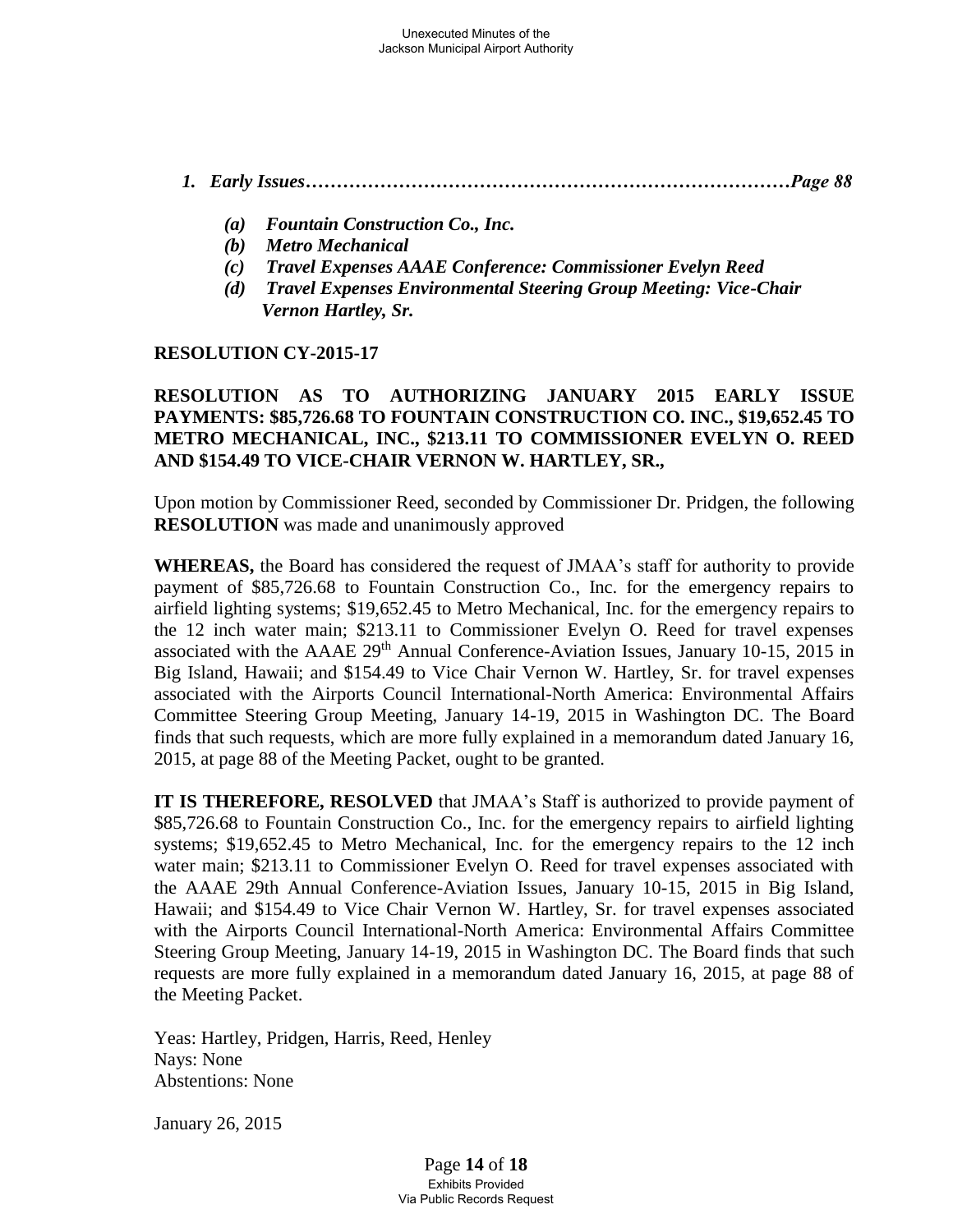# *2. AFCO Mississippi Air Cargo Logistics Center Refinancing………………Page 89*

### **RESOLUTION CY-2015-18**

# **RESOLUTION AUTHORIZING JMAA'S CHIEF EXECUTIVE OFFICER TO EXECUTE A RECOGNITION AGREEMENT WITH AFCO CARGO JAN LLC.**

Upon motion by Commissioner Pastor Henley, seconded by Commissioner Reed, the following **RESOLUTION** was made and unanimously approved

**WHEREAS**, JMAA and AFCO Cargo JAN LLC (Company) entered into a lease agreement effective May 15, 2004, for the development, construction and operation of the MS Air Cargo Logistics Center ("AFCO Cargo Building").

**WHEREAS**, the facility was originally financed with tax exempt revenue bonds.

**WHEREAS**, following the economic down turn beginning in 2008, the Company reduced rental rates for the facility in order to maintain occupancy; however, the reduced cash flow was not sufficient to cover the debt requirements.

**WHEREAS**, the Company initially attempted to address the cash flow problem by entering into a forbearance agreement with two (2) of the bond holders. Subsequently, the Company approached CNL Bank in Florida, about financing the AFCO Cargo Building. CNL agreed to make a loan to the Company in order for the Company to pay off the bond holders.

**WHEREAS**, in connection with the refinancing of the Company's debt, CNL is requesting JMAA to execute a Recognition Agreement which essentially indicates that JMAA is aware that CNL is providing financing to the Company and becoming the lien holder in place of the previous bond holders. The Recognition Agreement does not alter or change the agreement between JMAA and the Company. The Recognition Agreement which JMAA staff is requesting the Board to authorize the Chief Executive Officer to execute on behalf of JMAA is attached to a memorandum dated January 21, 2015 at pages 89-92 of the Meeting Packet and is included as an exhibit attachment to the January 26, 2015 Board Meeting Minutes.

**IT IS THEREFORE, RESOLVED** the Board hereby authorizes the JMAA Chief Executive Officer to execute the Recognition Agreement on behalf of JMAA with AFCO Cargo Jan LLC, indicating that JMAA is aware that CNL is providing financing to the Company and becoming the lien holder in place of previous bond holders and that Recognition Agreement does not alter or change the agreement between JMAA and the Company. The Recognition Agreement is attached to a memorandum dated January 21, 2015 at pages 89-92 of the Meeting Packet and is included as an exhibit attachment to the January 26, 2015 Board Meeting Minutes.

Yeas: Hartley, Pridgen, Harris, Reed, Henley

Page **15** of **18**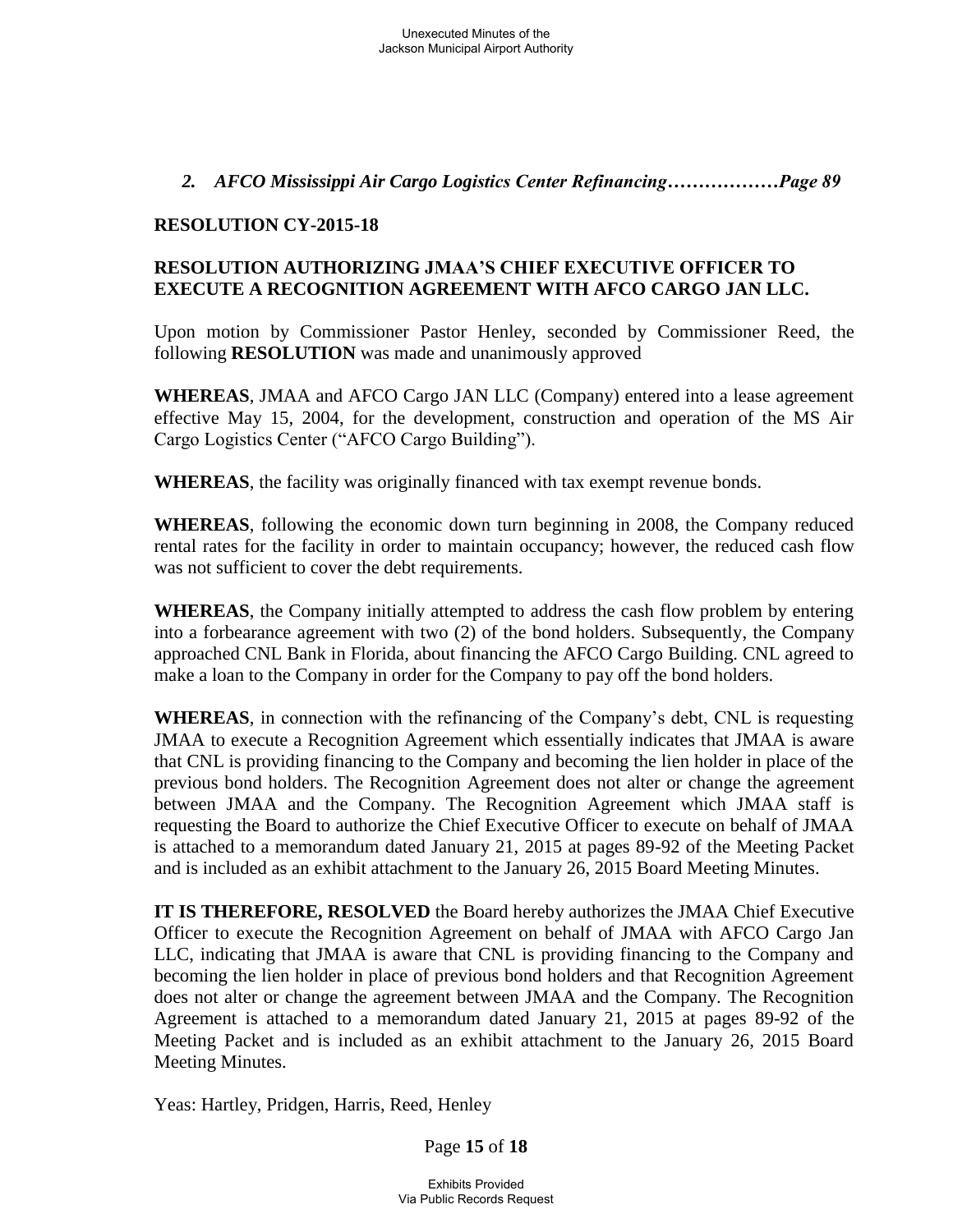Nays: None Abstentions: None

January 26, 2015

# *3. Government Relations (May Law Firm)*

# **RESOLUTION CY-2015-19**

# **RESOLUTION APPOINTING THE MAY LAW FIRM, PLLC AS GOVERNMENT AFFAIRS LIAISON**

Upon motion by Commissioner Dr. Pridgen, seconded by Vice Chair Hartley, the following **RESOLUTION** was made and unanimously approved

**WHEREAS**, the Jackson Municipal Airport Authority ("JMAA") has employed The May Law Firm, PLLC ("MLF") as Additional Board Counsel to JMAA;

**WHEREAS**, the Walker Group, PC, as General Counsel ("WG"), is authorized by the Board to assign legal matters to MLF in its discretion;

**WHEREAS**, WG previously assigned the MLF to handle state, and local lobbying activities and government affairs as Government Affairs Liaison for JMAA and to work with any other lobbyists who may be retained by JMAA; and

**WHEREAS**, WG requests that the Board pass a resolution memorializing the assignment of the above duties and responsibilities to MLF;

**BE IT THEREFORE RESOLVED** that MLF shall serve as Government Affairs Liaison for JMAA and is hereby authorized to perform all of the above identified duties and responsibilities.

Yeas: Hartley, Pridgen, Harris, Reed, Henley Nays: None Abstentions: None

January 26, 2015

# *4***.** *Board Travel*

*Board of Commissioners' Travel to the 2015 Commissioners Congressional Reception, March 3, 2015 in Washington, DC, JMAA: Approve Travel* 

# **RESOLUTION CY-2015-20**

**RESOLUTION APPROVING BOARD OF COMMISSIONERS' ATTENDANCE OF**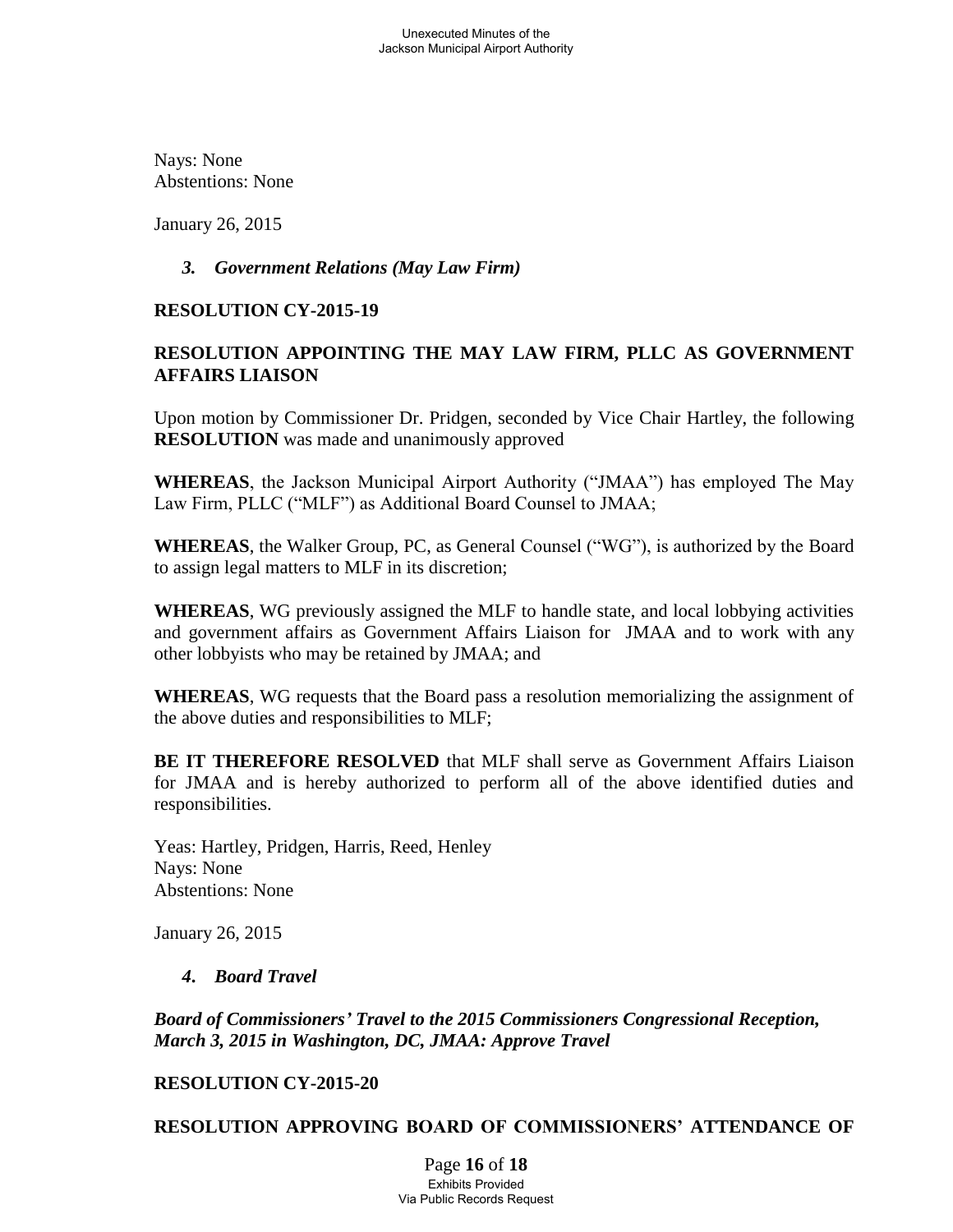# **THE 2015 COMMISSIONERS CONGRESSIONAL RECEPTION, MARCH 3, 2015 IN WASHINGTON, D.C.**

Upon motion by Vice Chair Hartley, seconded by Commissioner Dr. Pridgen, the following **RESOLUTION** was made and unanimously approved

**WHEREAS,** the Commissioners Congressional Reception on March 3, 2015, in Washington, D.C. will offer a great opportunity for engagement with airport Commissioners, professionals, and executives from around the Country about the role of Airport Commissioners and a multitude of issues of importance to the Jackson Municipal Airport Authority; and

**WHEREAS,** the Board of Commissioners of JMAA recommends, approves and authorizes registration fee payments of \$175.00 for each Commissioner and reimbursements to each Commissioner for any related expenses incurred during the event; and

**WHEREAS**, the Board has considered the foregoing and the benefits which will accrue to the Authority from attendance by Chair Harris, Vice Chair Hartley, Commissioner Pastor Henley, Commissioner Dr. Pridgen, and Commissioner Reed at the Commissioners' Congressional Reception;

**IT IS THEREFORE, RESOLVED** the Board hereby (i) finds and determines that participation by Chair Harris, Vice Chair Hartley, Commissioner Pastor Henley, Commissioner Dr. Pridgen, and Commissioner Reed in the Commissioners' Congressional Reception on March 3, 2015, in Washington, D.C. will be beneficial to the Authority for the reasons cited above, and (ii) approves and authorizes the payment of the registration fee and reimbursement for any related expenses incurred during the event.

Yeas: Hartley, Pridgen, Harris, Reed, Henley Nays: None Abstentions: None

January 26, 2015

# **VII. ADJOURNMENT**

Thereafter, it was moved by Commissioner Pastor Henley, seconded by Commissioner Dr. Pridgen, and unanimously resolved that the meeting of the Board be ADJOURNED at 4:38 p.m.

 $\overline{\phantom{a}}$  , and the contract of the contract of the contract of the contract of the contract of the contract of the contract of the contract of the contract of the contract of the contract of the contract of the contrac

Respectfully submitted,

Ms. LaWanda D. Harris, Chair

Page **17** of **18**